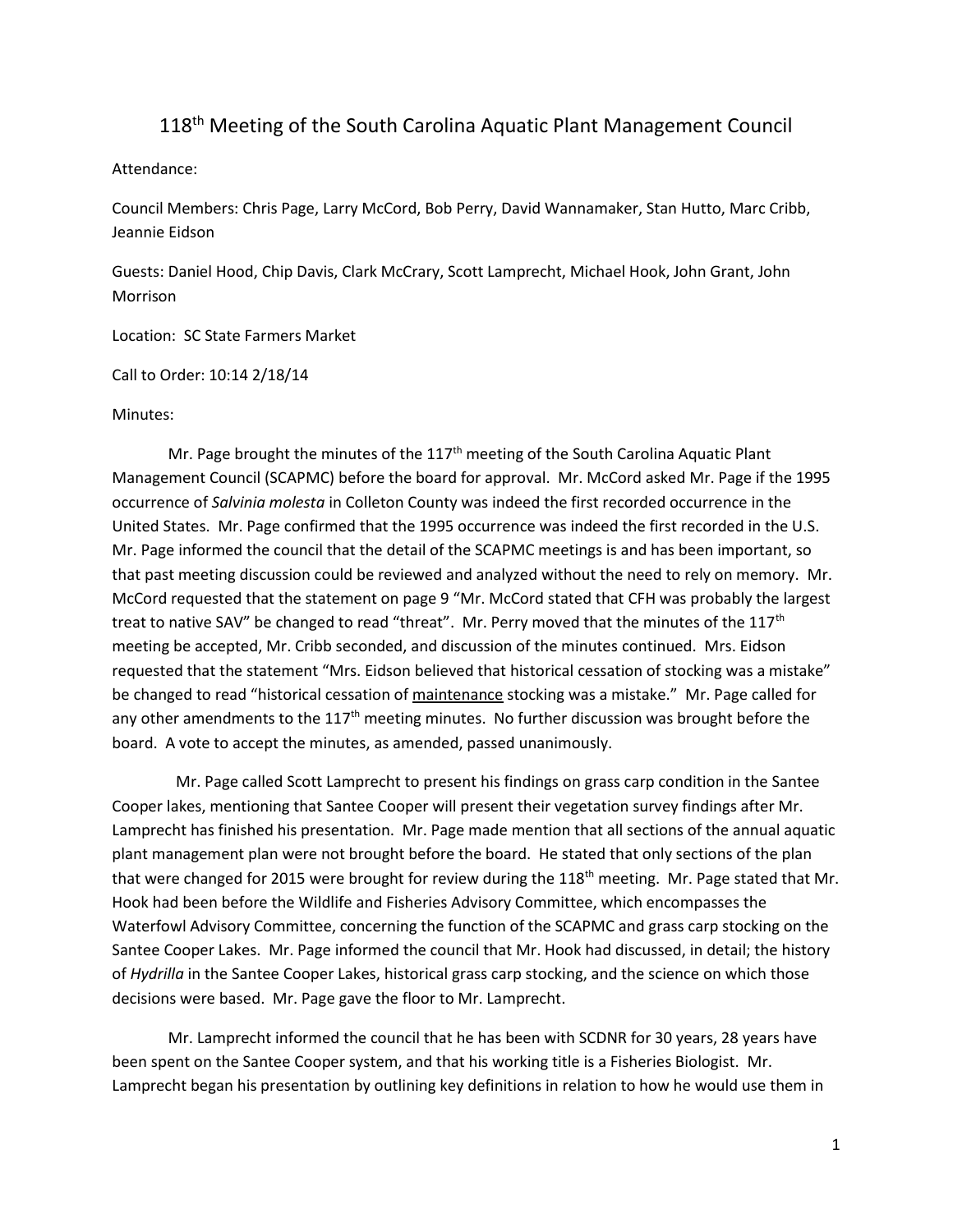his presentation. Mr. Lamprecht began be stating that his definition of "acres of coverage" will be referred to in terms of submerged biomass with regards to "only the main part of the lake, not sub impoundments" in the Santee Cooper system. Mr. Lamprecht stated that "elimination of *Hydrilla* from the water column equals suppression". He stated that "grass carp suppression or maintenance density is equal to one carp per 8 acres" as published in peer reviewed literature based specifically on the Santee Cooper system. He clarified that acres refers to surface acres as opposed to acres of *Hydrilla*. Mr. Lamprecht mentioned reading the plan and noticing the statement that SCDNR planned to stock extra grass carp to account for *Hydrilla* as well as other SAV. Mr. Lamprecht stated that "we want that other submersed vegetation." He stated that once *Hydrilla* is under control, SCDNR should not add additional grass carp. Mr. Lamprecht discussed the tipping point at which *Hydrilla* is controlled and grass carp are left with an unsustainable amount of food in the form of *Hydrilla*. Mr. Lamprecht continued to his next term, "surplus herbivory" which he defined as "the difference of the current population estimate and the number of carp needed to maintain the suppression of *Hydrilla*." Mr. Lamprecht used the population of grass carp in the Santee Cooper lakes last year as an example to show that numbers are currently much higher than the 1/8 acres suggested for maintenance levels. He moved his topic over to biomass of *Hydrilla*. Mr. Lamprecht explained that he assessed the relative condition of grass carp as an indicator or biomass of *Hydrilla*. Mr. Lamprecht explained that his condition factor "K<sub>n</sub>" was derived by the observed weight of a sample carp divided by the standard weight of a fish with the same length. Mr. Lamprecht stated that a  $K_n$  value of near or above one indicated that fish had a readily available food source, but that  $K_n$  values significantly below one indicated that food availability was less favorable. Mr. McCord asked Mr. Lamprecht to define what he means by "near one". Mr. Lamprecht replied that "near one is maybe .95 to 1.1, right about that area, it is relative." Mr. Lamprecht continued to explain that standard carp size was arrived at by analyzing a sample of carp in 1994, when Hydrilla was plentiful in the system. Mr. Lamprecht stated that the sample of carp was taken during the summer of 1994 as shown by Phil Kirk's data. Mr. Lamprecht explained that the sample carp over the years from 1994 to present were taken by archers during the summer growing season, but the archers, as well as methods of fishing effort vary from year to year. As a result, fish taken in recent years tended to be less average length. Mr. Lamprecht explained that no data was obtained for 2014. He stated that he set out to electrofish carp on the 19<sup>th</sup> of December at Big Oak Landing. Mr. Lamprecht shared that using two boats for 1.5hrs each, 20 grass carp were collected. Mr. Lamprecht mentioned that one of the 20 fish collected was deformed, so it was removed from the sample group. Mr. Lamprecht continued by explaining a plot of condition factor for the fish relative to length. Mr. Lamprecht explained that the smaller fish showed a better condition factor than the longer fish. He reminded the board that the samples were taken in the winter as opposed to Phil Kirk's data which was collected during the spring and summer growing season. Mr. Lamprecht explained that predatory fish tend to have a better condition factor in the winter months, but that no studies on herbivorous fish condition in winter months existed for comparison. Mr. Lamprecht explained that due to differing sample parameters, his winter data could not be accurately compared to Phil Kirk's summer data. Mr. Lamprecht chose to compare his winter 2014 collection data to historic winter samples, many of which were based on limited sample size. Mr. Lamprecht mentioned that the 2010 data set consisted of a single observation, but the 2013 set included thirteen fish. Mr. Lamprecht made mention that years on his graph represent gill net years, which contain winter overlap that is contributed to the following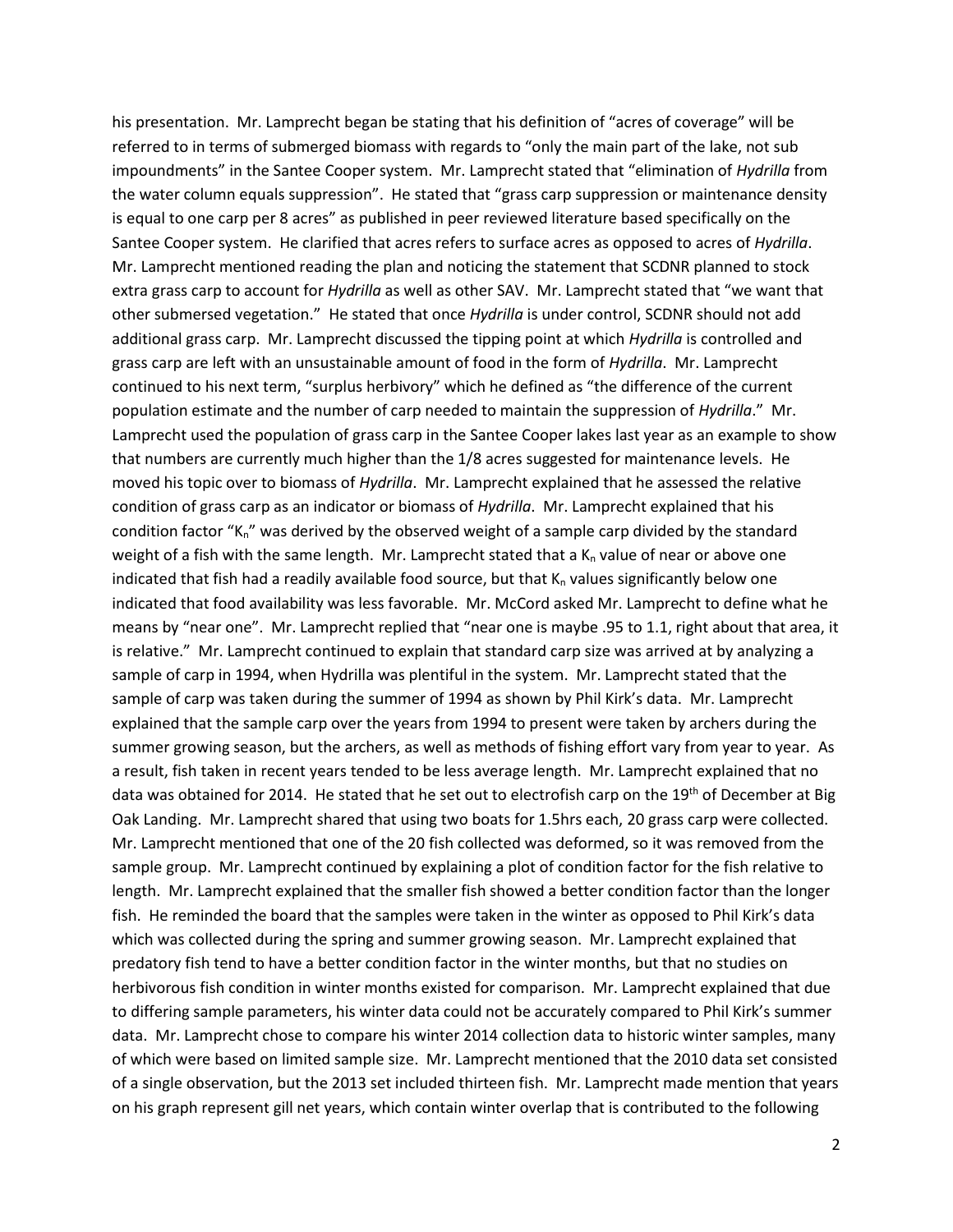year. Mr. McCord questioned the lack of sample size listing for Mr. Lamprecht's graph with regards to data confidence. Mr. Lamprecht replied that sample sizes were not large and were variable, so the data was not as robust as he would like for it to be. Mr. Lamprecht continued his analysis of the grass carp data, explaining trends of decline in the winter of 2014. He then explained that although the sample sizes were generally small and inconsistent, we can still see trends and draw conclusions from the data. Mrs. Eidson asked Mr. Lamprecht about sample sizes from specific years listed on his figure. Mr. Lamprecht explained that sample sizes for his figure data ranged from one to thirteen. He explained that several factors other than specific studies of carp in winter conditions could be examined to determine SAV biomass including: summertime carp by-catch, cleaning rates of water intake grates, cleaning rates of fish passageways, downwind shoreline observations of plant detritus, objective angler observations, etcetera. Mr. Lamprecht expressed that his observation of decreased coot population could be indicative of a lack of *Hydrilla*. He continued by adding that the grass carp condition study was the most reliable source of data currently available for measuring submersed aquatic vegetation biomass. Mr. Lamprecht began a discussion of the total estimated number of grass carp in the Santee Cooper system. Mr. Lamprecht stated that the estimated number at the beginning of 2015 was 137,000 carp, well above the number required for maintenance of *Hydrilla*. Mr. McCord called attention to the fact that the 137,000 figure was the figure for the beginning of 2014 and must be decreased by a mortality rate of 32% by the beginning of 2015. Mr. Lamprecht disagreed with Mr. McCord's analysis, and Mr. McCord returned by stating that he had the calculations in his presentation and that Mr. Lamprecht's statement was incorrect. Mr. Page interjected to state that the same population discussion was had twenty years ago with Miller. Mr. Lamprecht stated that the matter did not need to be discussed as the number is higher than maintenance level in either case. Mr. McCord returned by stating that he felt it was important to discuss the matter as it was information being presented and that Mr. Lamprecht had discussed that much of his data could be dismissed as non-scientific due to the fact that it is not from reliable sources. Mr. McCord and Mr. Lamprecht then returned to their discussion of population numbers. Mr. McCord explained that Mr. Lamprecht's population estimates were one year off, because they are beginning year estimates rather than year end estimates. Mr. Lamprecht stated that even if his estimates were one year off, there is three times the number of carp in the Santee Cooper system than that recommended for maintenance of *Hydrilla*. Mr. McCord stated that maintenance levels can only be applied when there is a beginning number of zero carp and zero growing *Hydrilla*. Mr. McCord explained that maintenance stocking is used to maintain a certain population of carp, and that we cannot simply arrive a maintenance population level immediately by not stocking carp. Mr. Lamprecht stated that he agreed with Mr. McCord but that he did not believe maintenance stocking should be continued until the population was more closely approaching a maintenance level. Mr. McCord disagreed with Mr. Lamprecht, and Mr. Lamprecht stated that "that is your (Mr. McCord) opinion". Mr. McCord stated that (continued decreases in stocking rates until maintenance level is reached as opposed to cessation of stocking until maintenance population is reached) is the opinion of most grass carp experts with experience of grass carp stocking for reservoir management. Mr. Lamprecht stated that he was a co-author of a peer reviewed paper stating that one carp per eight acres is the acceptable rate, and Mr. McCord stated that one per eight is an acceptable rate for the Santee Cooper system. Mr. Perry requested that Mr. Lamprecht continue his presentation and that remaining questions be held until the completion of his presentation. Mr. Lamprecht continued with his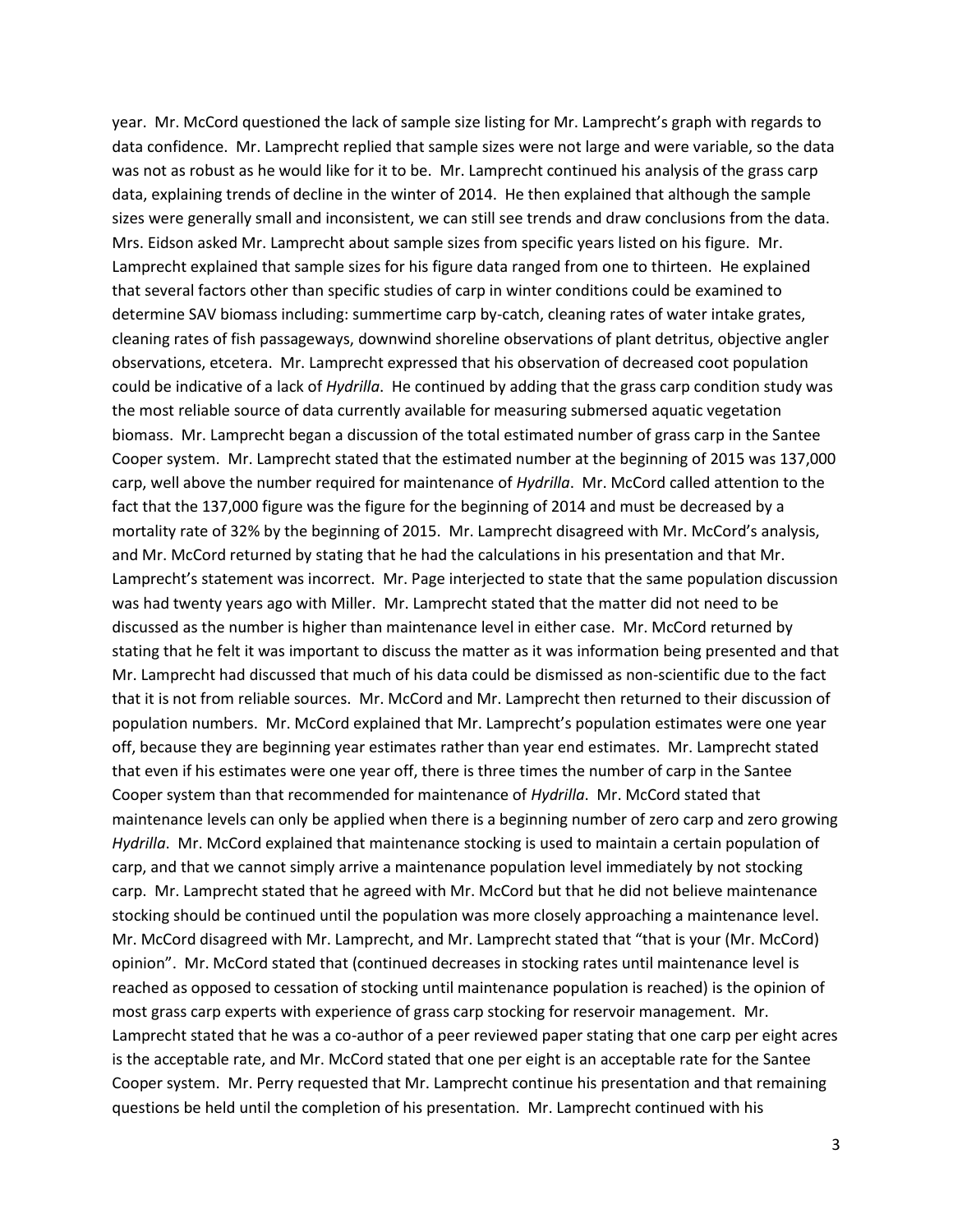presentation to explain that his concern was that over stocking of grass carp in 2015 could turn constituents away from the control method and result in the loss of grass carp as a tool for *Hydrilla* control. Mr. Lamprecht stated that he also believed that the contractual goal of 10% native vegetation cover in the Santee Cooper lakes would not be seen for many years if stocking were to continue. Mr. Lamprecht reiterated that the previous statement was his opinion, rather than a scientifically based statement. Mr. Lamprecht concluded his presentation and called for questions. Mrs. Eidson asked that Mr. Lamprecht return to his stock estimation slide. Mr. Lamprecht stated that the numbers represented on the population estimate slide were provided by Mr. Page and that some of the "noise" had been removed from the table by Mr. Lamprecht. Mr. Lamprecht stated that the maintenance population number of 20,000 fish was a "sit behind the desk number for maintenance control." Mr. Lamprecht expressed that he did not want to begin stocking fish again for at least a couple of years, and that he would be in support of more fish if vegetation biomass supported that decision. Mr. McCord questioned Mr. Lamprecht as to which point he would agree with stocking again for maintenance. Mr. Lamprecht responded that he would not like to see stocking again until the population estimate was closer to maintenance levels such as it should in 2017. Mr. Lamprecht stated that if we see significant growth of *Hydrilla* in the next couple of years, then he would support stocking sooner. Mr. McCord asked Mr. Lamprecht what he would consider as significant growth of *Hydrilla*. Mr. Lamprecht stated that they have seen *Hydrilla* in the same areas as *Vallisneria* and that *Hydrilla* is constantly growing in many areas, but that he does not know what areas Mr. McCord's estimate of 100 acres of Hydrilla were based on. Mr. McCord stated that the 100 acre figure comes from many small areas in the main lake, and that 100 acres is "a baseline" and that in the last couple of years Santee Cooper was unable to define how many acres of *Hydrilla* exist based on anything other than what areas staff have seen the plant. Mr. McCord stated that although Santee Cooper staff has been unable to specifically quantify acreage of *Hydrilla* in the past couple of years, they do know that the plant still exists in the system. Mr. McCord reminded the council that the same discussion was had during the first control effort of *Hydrilla* on the Santee Cooper Lakes, and the decision was made to stop stocking until significant re-growth of *Hydrilla* occurred. Mr. McCord informed the council that after that decision was made, *Hydrilla* growth expanded past the control of the carp, and the council concluded that the decision to continue control stocking until control was obtained and then enter a maintenance stocking mode was the proper course of action for future control. Mr. McCord stated that his presentation will discuss the many factors that attribute to Hydrilla biomass aside from grass carp. Mr. McCord stated that while he believes that appealing to lake usage constituents is important, the financial responsibility for aquatic plant management on the Santee Cooper Lakes rests on Santee Cooper alone. Mr. McCord stated that a plan that includes cessation of grass carp stocking with the potential need for large stocking again in the future is not an appropriate plan of action, as the availability of large numbers of grass carp for purchase is uncertain. Mr. McCord stated that the buyers interested in purchasing grass carp in 2012 and 2013 were unable to get the fish due to Santee Cooper purchasing the majority of the Arkansas production. He stated that if the need arises for a large scale stocking on the Santee Cooper Lakes and the demand cannot be met, the entire system will get out of control again. Mr. McCord reiterated that Santee Cooper is held accountable by Federal law for maintaining the system, and that Santee Cooper is responsible for the costs associated with maintaining the system. Mr. Lamprecht stated that "short of significant re-growth (of *Hydrilla*), I do not support stocking." Mr. Lamprecht stated that he would be in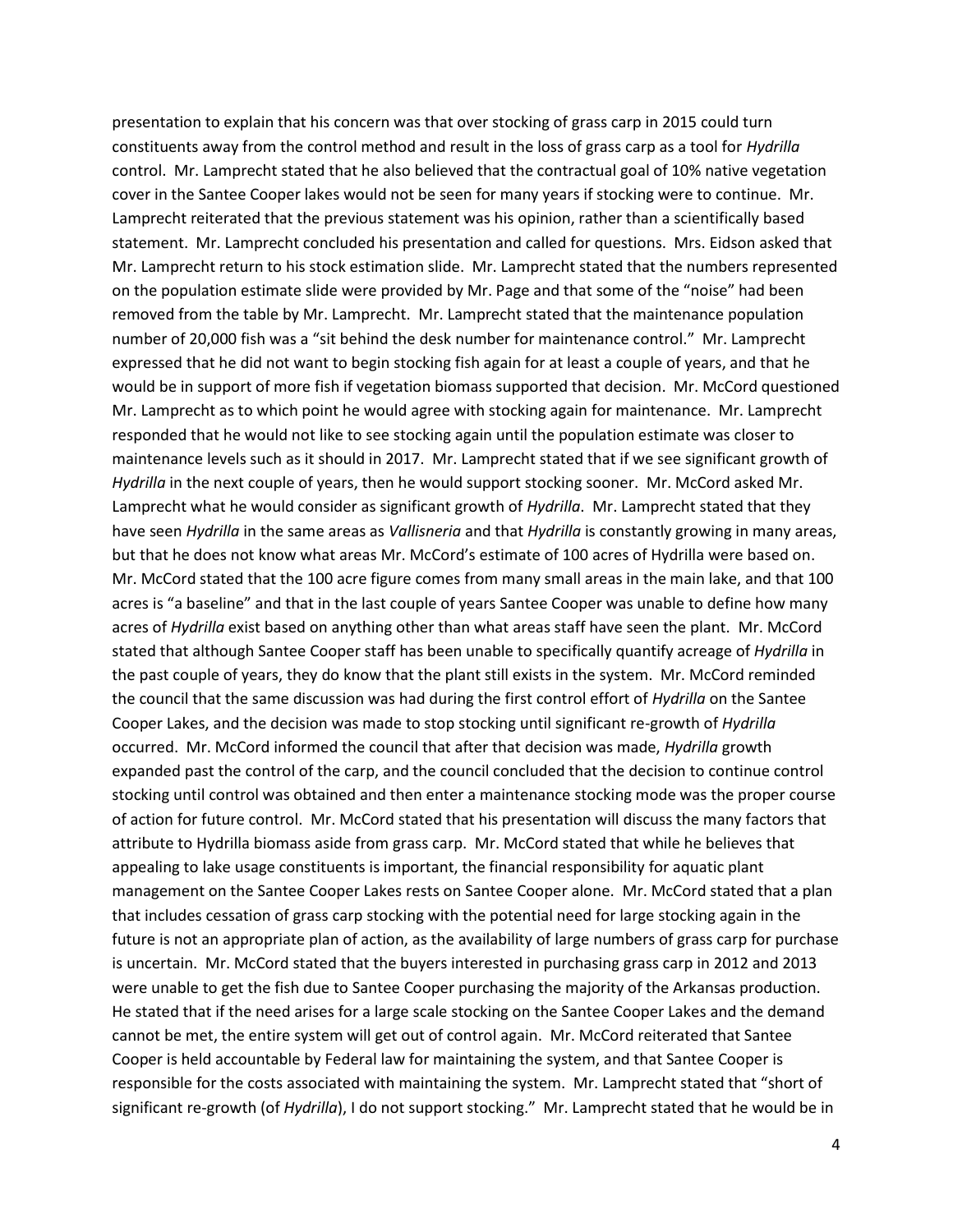support of stocking as many as 10,000 fish once population estimates reach a beginning year total of about 40,000. Mr. Perry requested that Mr. Lamprecht return to his conclusion slides. Mr. Perry brought an agreement signed by John Frampton and R.M. Singletary in Feb. 2010, that over the course of five years, an indefinitely until revisited, a goal of 10% native SAV be maintained on the Santee Cooper Lakes. Mr. McCord agreed that the 10% coverage of native SAV was still a goal of Santee Cooper's. Mr. McCord stated that many environmental factors other than carp, such as high water levels and turbidity, have a great effect on native and non-native SAV. Mr. McCord stressed that the 10% native SAV coverage is a goal of management, not a mandate. He stated that native SAV population management is only one consideration in the overall aquatic plant management on the Lakes. Mr. McCord stated that in recent years the Santee Cooper Lakes have been above the 10% level, and that 10% is a minimum goal for native SAV. Mr. Perry stated that although years past have shown above the 10% level, our current level is far below 10%. Mr. Perry stated that the council should consider the low level of native SAV currently accounted for in the Lakes and construct a plan to manage the level back to or above 10%. Mr. McCord agreed that Santee Cooper plans to take measure to increase native SAV levels. Mr. Perry suggested that the council allow Mr. McCord to present his findings. Mr. Page agreed that Mr. McCord should present his findings so that the council could equally weigh both sides and conclude with an informed discussion. Mrs. Eidson addressed Mr. McCord specifically to state the 10% goal is a goal for all agencies included on the Council, and that age class of carp is important for population maintenance, especially considering financial concerns. Mr. McCord began his presentation by stating that aerial surveys of vegetation were not conducted in 2014, however, boat surveys with and without the contractor were conducted. Mr. McCord stated there were no large beds of *Hydrilla*, *Vallisneria*, or other submerged vegetation found. He stated that the system was dominated by floating leaf and emergent vegetation. Mr. McCord reiterated that accurate submersed vegetation surveys were nearly impossible due to conduct in 2014 due to environmental conditions. Mr. McCord told the council, as in years past, if *Hydrilla* re-growth is not suppressed by herbivory or other factors it can rebound. Mr. McCord stated that year end numbers of grass carp in his presentation have the 32% mortality factor applied. Mr. McCord stated Santee Cooper's goal is to reduce yearly stocking numbers until a maintenance population is reached, so that the actual population does not drop below a level at which *Hydrilla* will not be suppressed. Mr. McCord stated that Santee Cooper staff has noted some recovery of *Vallisneria* in areas where it historically existed in late 2014. Mr. McCord discussed *Vallisneria's* mode of dispersion and noted that staff had seen quite a bit of juvenile plants with roots intact floating in the system. Mr. McCord expressed confidence that the *Vallisneria* population will rebound once environmental conditions allow light to penetrate to the beds as it has in years with average flows. Mr. McCord revisited 2013-2014 high lake inflows, turbidity and lake levels. Mr. McCord stated that *Hydrilla* control occurred more rapidly than has been noted in historical data when flow levels were average. Mr. McCord brought his graphical data representations before the board. Mr. McCord began by discussing his figure named Submersed Vegetation vs. Grass Carp. He discussed the plan to continually stock reduced numbers of carp each year in order to lessen the decline of the total number of grass carp. Mr. McCord stated the rebound of submersed vegetation, which included *Hydrilla*, was due to the grass carp population falling below a maintenance level. Mr. McCord stated that previous observations have shown that grass carp will target *Hydrilla* as their main food source when it is actively sprouting, and that a return to average flows should trigger re-growth of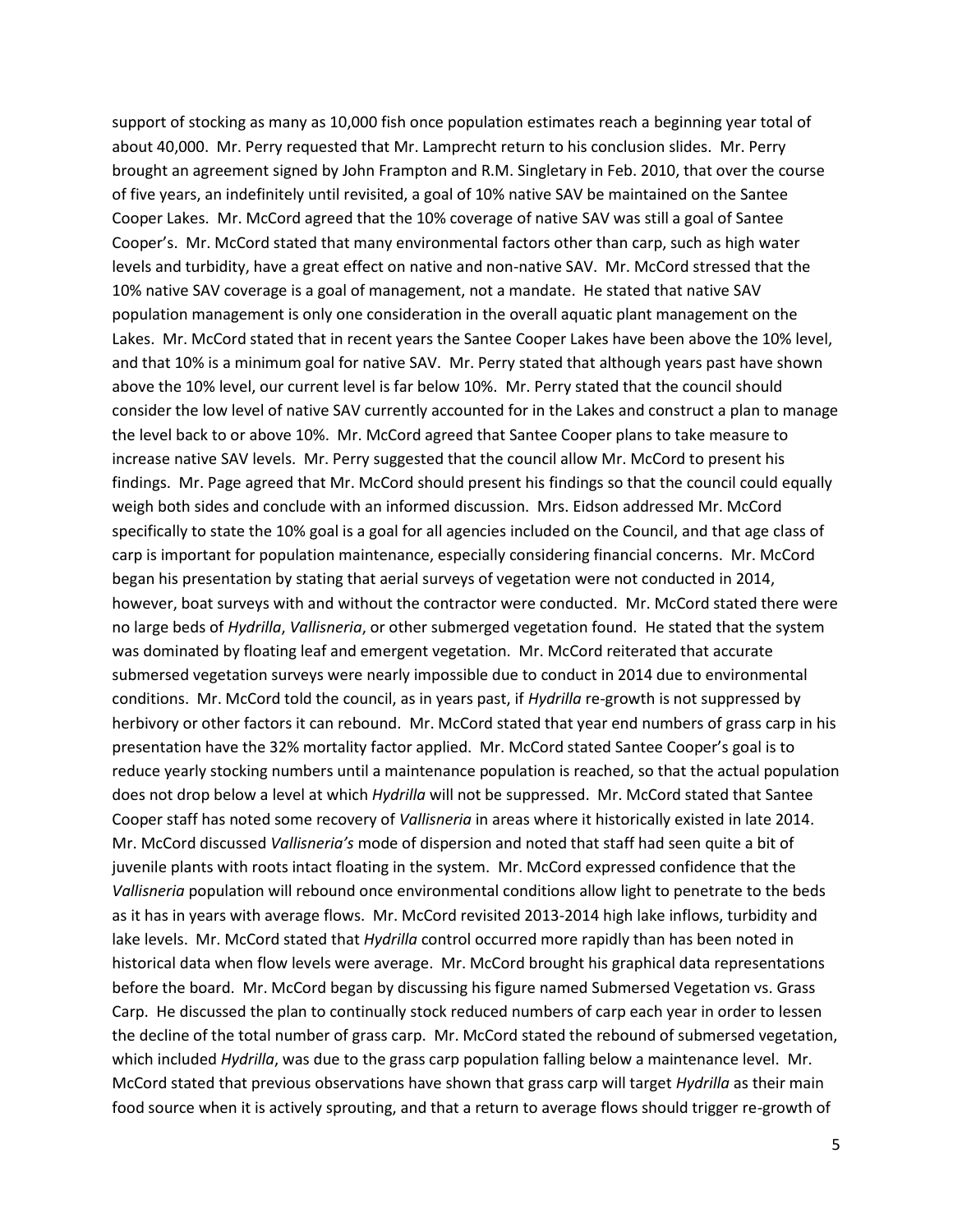*Hydrilla*. Mr. McCord reiterated his belief that maintaining years classes of carp is extremely important based on data shown by Phil Kirk that older carp are less efficient feeders. Mr. McCord discussed his table containing Santee Cooper's financial expenditures towards aquatic plant control as they pertained to large stocking years vs. years of reduced stocking. Mr. McCord stated that in years where large stocking efforts were not needed, Santee Cooper was able to reallocate funds towards control of CFH and Hyacinth. Mr. Perry asked Mr. McCord what the approximate cost for *Hydrilla* control on the Santee Cooper Lakes in 2012, 2013, and 2014. Mr. McCord stated that in 2012 and 2013 approximately \$500,000 dollars was spent towards *Hydrilla* control, mostly in the form of purchasing grass carp. Mr. McCord stated that very little was spent in 2014 for Hydrilla control. Mr. Perry confirmed Mr. McCord's stated amount calling it maintenance stocking amounts. Mr. McCord returned stating it was control stocking, since they have not reached maintenance levels. Mr. Page interjected that the term he prefers is adaptive stocking and Mr. McCord confirmed. Mr. McCord stated that recommended stocking numbers take into account *Hydrilla* as well as other palatable vegetation, but do not include *Vallisneria*. Mr. McCord stated that Phil Kirk's data has shown that other palatable vegetation must be accounted for, as it impacts the total amount of *Hydrilla* control the carp population can be expected to achieve. Mr. Page stated that the previous council decision was to reduce the recommended number of 25 carp per vegetated acre plus 25 carp per *Hydrilla* acre to a total of 25 carp per *Hydrilla* acre and 10 carp per vegetated acre. Mr. Perry addressed Mr. McCord, concerning the figure of Submersed Vegetation vs. Grass Carp from 2006-2010 the state was in a drought and that could certainly have effected submersed vegetation rebound. Mr. Perry stated, concerning turbidity levels in 2013 and 2014, that he had not been out on the lakes to personally observe but had questioned many people on the lakes about turbidity levels and had been told that many areas of the lakes were very clear. Mr. Perry stated "I wish we had a good index of turbidity, but we don't." Mr. McCord stated that Santee Cooper and DHEC has been collecting turbidity data for thirty years and would be happy to share that data. Mr. McCord confirmed with Mr. Davis that approximately forty water quality stations collect data, including turbidity, from HWY 601 Bridge to the tailrace. Mr. Perry stated "he would love to see the turbidity data compiled." Mr. McCord stated that the data could be compiled. Mr. McCord spoke of the drought from 1999-2002 and 2007-2008. He stated Santee Cooper staff expected a tremendous impact on SAV due to the drought, but that during the 1999-2002 droughts a slight increase in SAV was documented. Mr. McCord stated that a similar phenomenon occurred during the 07-08 droughts, when a balance of new growth in previously deep water slightly exceeded the recession of desiccated SAV. Mr. McCord stated that the drought events benefited native plant populations, but turbidity in recent years has been a large determent. Mr. McCord stated that while constant lake levels can benefit plants and fish populations, turbidity greatly reduces light penetration, affecting native SAV at a greater rate than *Hydrilla*. Mr. McCord stated that turbidity had a negative impact on the proliferation of CFH as well. Mr. Perry asked Mr. McCord, concerning the Aquatic Plant Coverage vs. Grass Carp Population, is the goal of 16,000 acres of coverage based on a total acreage of 160,000 acres. Mr. McCord confirmed that 160,000 acres is considered the total surface acreage between the two Santee Cooper Lakes. Mr. Perry pointed out that in 2012 28,412 acres of plant coverage existed, as stated by Mr. McCord's table. Mr. McCord confirmed Mr. Perry's statement, pointing out that "plant coverage" includes submersed, floating, and emergent vegetation. Mrs. Eidson questioned that acreage for each individual lake and Mr. McCord stated that it is approximately 100,000 acres for Lake Marion and 60,000 acres for Lake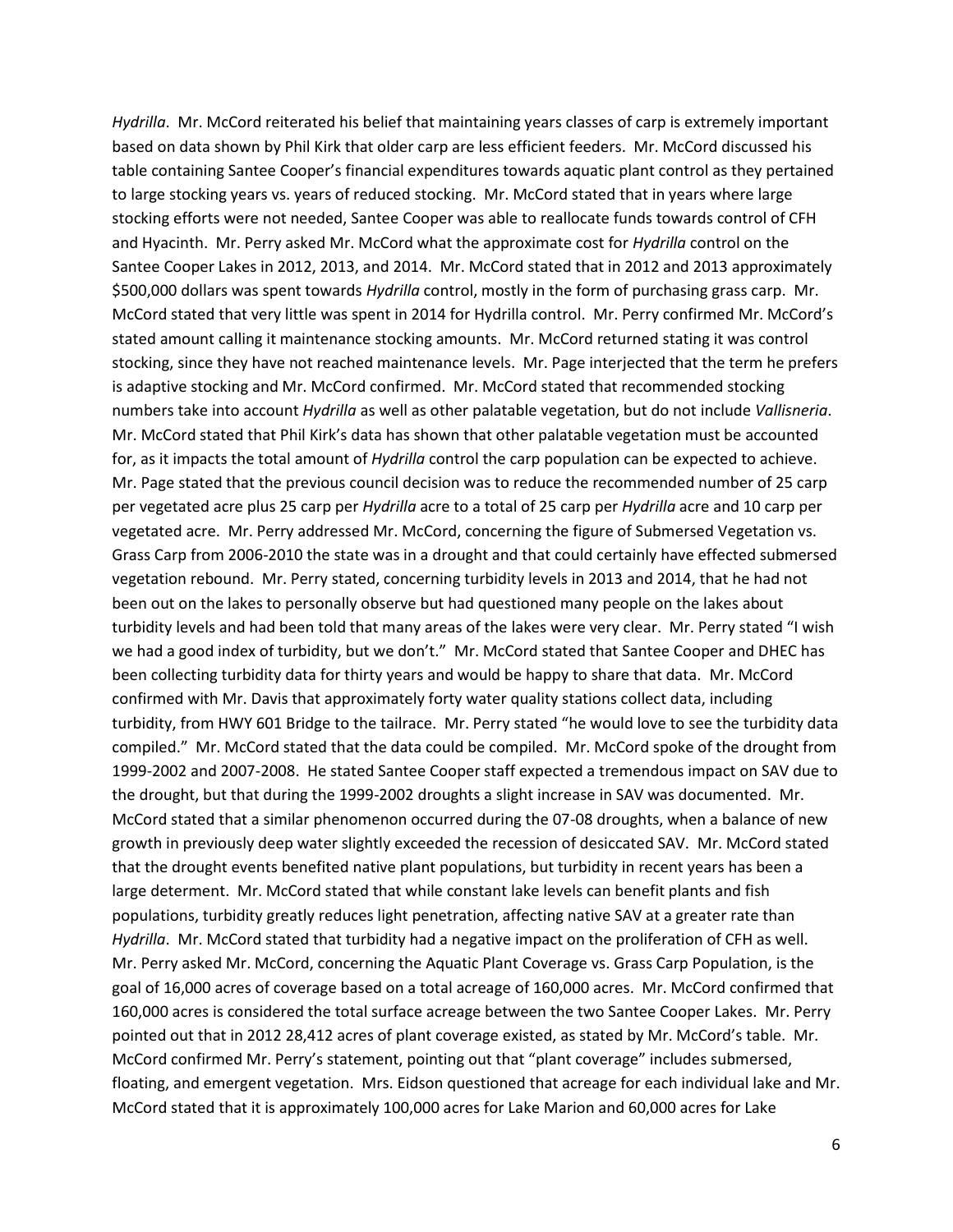Moultrie, based on the current abilities of GIS surveying. Mr. Perry spoke to Mr. McCord pertaining to the agreement of 10% vegetation; the goal is preferred/desirable vegetation. Mr. McCord confirmed Mr. Perry's statement and added that much of the emergent vegetation and some floating leaf vegetation is considered beneficial. Mr. McCord stated that he should include an asterisk to indicate years in which boat surveys were used to quantify vegetation versus years in which aerial photography was used, due to the large difference in accuracy between the methods. Mr. McCord stated that survey numbers for 2014 were an educated guess based on boat surveys and his 30 years of experience. Mr. McCord stated that if numbers of juvenile *Hydrilla* plants was greatly under estimated, then the population could quickly rebound. Mrs. Eidson indicated that she would have to leave the meeting at 1 hr 18min due to a prior scheduled appointment. She stated that she would like the board to address a solution for maintenance stocking in 2015 to maintain a year class of carp while minimizing further depletion of native SAV. Mrs. Eidson asked Mr. Lamprecht what solution he has to offer for maintaining young age classes without depleting native SAV populations. Mr. Lamprecht indicated that he was unsure where the idea that age classes needed to be maintained. Mr. Lamprecht stated that the statement "younger carp eat more per body weight than older" had not been published. He stated that older carp do not rebound from starvation as well as younger fish, and that the current population is dominated by young fish. Mr. Lamprecht indicated that he did not believe the absence of another year class stocking or two would hinder the herbivory. Mr. Lamprecht indicated that he would be in favor of stocking 10,000 carp this year if there was a removal rate as well. Mrs. Eidson indicated that removal of fish would not be cost effective. Mr. Page reminded Mr. Lamprecht that there would be approximately 32,000 fish removed due to natural mortality in 2015. Mr. Lamprecht stated that he would like to get much closer to the 20,000 maintenance level before more stocking occurs. Mr. McCord stated that he would like to get to the 20,000 level as well, but not too quickly. Mr. McCord stated that a zero stock in 2015 would result in a total of 63,000 fish at the beginning of 2016, and if we stock 20,000 fish we will be down to 76,000 total based on mortality rates. Mr. McCord stated that in his opinion we should err on the side of more fish due to the potential negatives. Mr. McCord stated that he did not believe that the population of grass carp was not the main cause of loss of native SAV. Mr. McCord stated that based on literature all of the originally stocked grass carp should be dead, but that is not the case because of the presence of SAV on the Santee Cooper Lakes. Mr. McCord stated that the Santee Cooper Lake system cannot be managed like other lakes in S.C. because it is inherently different. He stated that the S-C system is dynamically much different in terms of flow rates, nutrient loads, average depth, and other parameters. Mr. McCord stated that Phil Kirk's data from 2013 indicated a condition factor 0.93, which would not be considered fit by Mr. Lamprecht's standards. Mr. Lamprecht stated that he believed the 2013 year was the beginning of the crash of *Hydrilla*, so carp condition was not yet indicative of *Hydrilla* biomass. Mr. Lamprecht stated that all SAV is now suppressed, regardless of what caused suppression, so further stocking in 2015 is not necessary to maintain suppression. Mr. Morrison stated that he believes that Mr. Lamprecht's numbers of condition do indicate that the carp have less to eat now than when they were stocked. Mr. Morrison stressed the other water quality factors effects on *Hydrilla* in the S-C Lakes, indicating that if certain water parameters change the carp population may not be able to keep up with *Hydrilla* growth. Mr. McCrary addressed the board to ask what the carp population will eat when the current 100 acres are gone. Mr. McCord answered Mr. McCrary by stating carp will continue to feed on *Hydrilla* as it re-sprouts. He stated that the carp do not pull roots and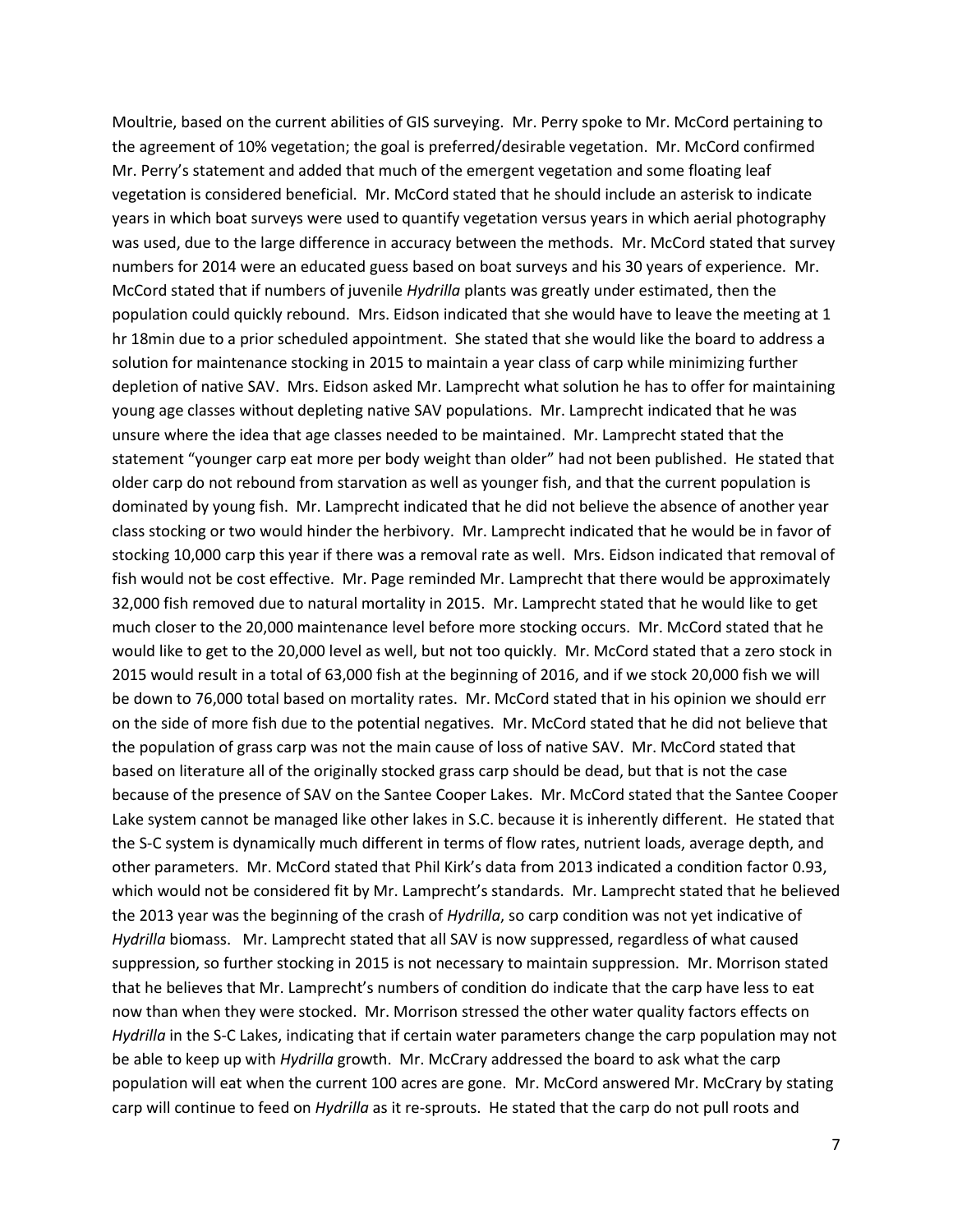tubers up from the bottom and eat them, so as the plants re-sprout from the tuber base, the carp continue to eat it. Mr. McCord also indicated that condition factors have to be favorable for *Hydrilla* to grow rapidly and that carp will eat some native species when *Hydrilla* is not available. Mr. McCord stated that they do not wish to get the population of carp down to the predicted management level of 20,000 fish too quickly, as condition factors may change in the lakes and allow *Hydrilla* growth to exceed carp herbivory. Mr. McCord brought forth his chart of historic *Hydrilla* growth to illustrate the fact that *Hydrilla* grows at an exponential rate when not controlled by carp. Mrs. Eidson addressed Mr. McCord and Mr. Lamprecht to ask why carp age class is important within the discussion of *Hydrilla* control versus within the discussion of a healthy population structure. Mr. Lamprecht stated that age class was important in piedmont reservoir studies due to the fact that some year classes failed. Mr. Lamprecht stated that in the S-C system carp have a higher, less variable survival factor. Mrs. Eidson then asked Mr. Lamprecht why there was no 2014 data. Mr. Lamprecht indicated that the 2014 data was not collected due to a lack of funding. Mr. McCord addressed Mrs. Eidson to state that Phil Kirk's data indicated that year class is important to maintain for the S-C system as well as piedmont systems. He also stated that 2007-2009 year classes are not represented and that the absence of stocking year classes will affect the predictability of the carp population model. Mrs. Eidson addressed Mr. Page to ask if the board would vote on the number of carp to be stocked. Mr. Page informed Mrs. Eidson that the vote today would determine what goes into the draft plan to release for public review. Mrs. Eidson indicated that she must leave the meeting now. Mr. Perry stated that he was prepared to call for a vote, but that he wished to first state that in 2013 the board was clear that an evaluation of stocking success would result in action to continue stocking, cease stocking, or even remove fish from the current population. Mr. Perry moved that no maintenance stocking take place on the S-C lakes in 2015. Mrs. Eidson seconded Mr. Perry's motion. Mrs. Eidson stated that she would like to consider skipping stocking in 2015 based on current conditions. Mrs. Eidson requested that a proxy vote of "yes" be added on her behalf. Mr. Page stated that the original management plan was to continue to stock in order to slow the regression curve. Mr. Perry stated that there is no data to indicate that we are at the point which *Hydrilla* may rebound. Mr. Page stated that the board cannot wait until a rebound is occurring due to the fact that carp stocking takes two to the three years to show effects on plant populations. Mr. Wannamaker asked how difficult the carp are to obtain each year. Mr. McCord stated that obtaining carp can be very difficult and Mr. Page stated that the difficulty varies. Mr. McCord stated that carp availability should not be the driving factor on whether stocking does or does not take place. Mr. McCord stated the council decided in 1999 not to repeat the process of chasing the *Hydrilla* population due to stocking too few carp. Mr. Wannamaker asked if was more important to manage the native SAV populations or to eliminate the *Hydrilla* population. Mr. McCord stated that both are important, but if *Hydrilla* is not controlled then *Hydrilla* will outcompete all native species for habitat. Mr. Perry stated that his motion was based on the data which the council has available at the present time, rather than the fear of what might occur. Mr. Hutto stated that he was on the council when the first stockings for *Hydrilla* management occurred and that the carp and *Hydrilla* were incorrectly managed in the past. Mr. Hutto stated that he would not necessarily be opposed to not stocking in 2015, but that he was most certainly opposed to stocking zero fish for several years and allowing the possibility for *Hydrilla* to rebound. Mr. Hutto asked Mr. McCord if S-C staff had seen re-growth of *Vallisneria* in areas where it was historically found. Mr. McCord indicated that they had seen juvenile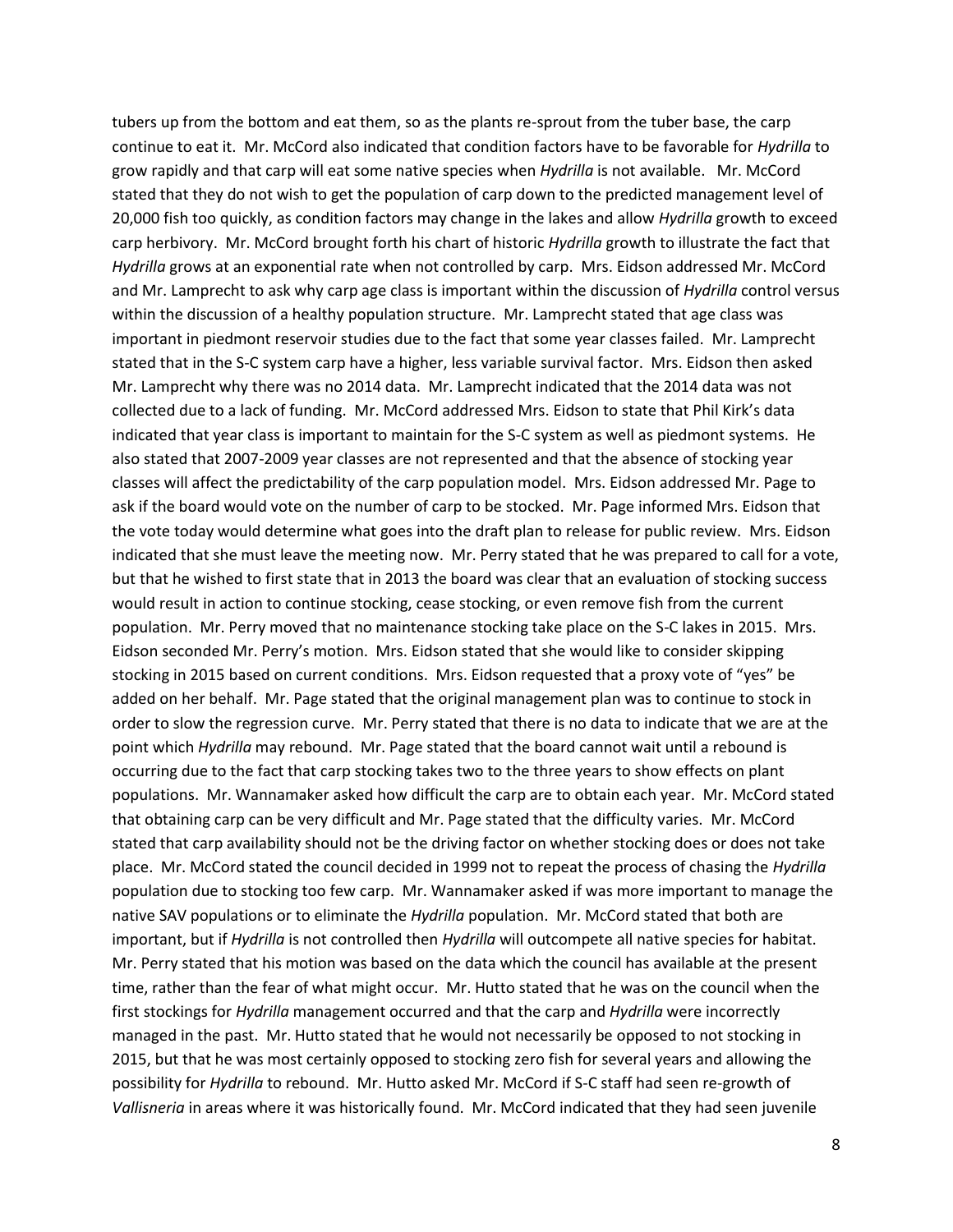*Vallisneria* plants in those areas in 2014. He indicated that many floating sprigs had also been seen in 2014. Mr. McCord stressed that there is much more juvenile vegetation than can be surveyed, but that it cannot be accurately quantified in the juvenile form. Mr. McCord stressed that public opinion cannot be a determining factor affecting vegetation management. Mr. Perry stated that "we all have customers and must pay attention to them." Mr. McCord agreed that we must pay attention to our customers but that we should not be asking them how to manage vegetation on the lakes. Mr. Perry replied, stating we must listen to what our customers have to say, but we do not have to do exactly what they say. Mr. Perry stated that our job at SCDNR is to make science based recommendations. Mr. Perry finished, stating that we have the opportunity to be conservative in our actions, and based on the information at hand he stands by his previous motion. Mr. Hutto stated that he likes the maintenance stocking approach, with yearly decreases in stocking to meet a more gradual regression curve. Mr. Hutto stated that he did not mind not stocking in 2015, but he would be much less likely to skip stocking in 2016. Mr. Perry stated that he agreed with Mr. Hutto's statement. Mr. Page invited Mr. Hook to present his carp population succession data, so that council could see an illustrated representation of population regression with different yearly stocking rates. Mr. Hook began his presentation by explaining that a 6400 fish/year stocking rate will eventually be needed in order to maintain a population of 20,000 fish with a 32% mortality rate. Mr. Hook explained that stocking 6400 fish per year will only change the date at which a maintenance population of 20,000 fish is reached by three years. Mr. Perry asked Mr. Hook if the 6,400 represents the maintenance level, and what would happen to the regression if 2015 was not stocked. Mr. Hook explained that the 6,400 fish is the 32% mortality rate of a 20,000 fish population, and that if 2015 were removed there would be very little change in the regression. Mr. Perry asked if that was assuming the 6,400 fish were then stocked in 2016 and so on. Mr. Hook confirmed Mr. Perry's statement of assumption. Mr. Hook stated that stocking 6,400 carp as opposed to zero carp in 2015 would only move the goal population of 20,000 by one year. Mr. Perry stated that the presentation had nothing to do with the excess herbivory that is indicated by Mr. Lamprecht's data. Mr. Perry stated that by following a stocking rate of 6400 fish until maintenance level is reached, that we are simply prolonging excess herbivory. Mr. Perry stated he believes that we are trying to reach the point where herbivory is at an appropriate level. Mr. Perry stated that he would like to stock zero carp for at least one but most likely not more than three years. Mr. Perry stated that until a four times increase in *Hydrilla* is surveyed by Mr. McCord, he does not believe that action (in terms of stocking) should be taken. Mr. McCord stated that the council was in the same position before, and that stocking was put off. He said the *Hydrilla* population then exploded and a large number of carp had to be stocked. Mr. McCord stated that he most certainly could not understand opposition to 6,400 hundred fish, when the Lakes total 160,000 acres. Mr. McCord stated that much of Mr. Lamprecht's data was based on opinion rather than sound scientific data. Mr. McCord stated that Mr. Lamprecht's data was based on very small sample sizes and that there was no clear methodology for determining the term "excess herbivory." Mr. Perry stated that out of 20 carp collected in 2014, not one of the fish exhibited a condition factor of over 1.0. Mr. McCord stated that the sample is biased because the fish were collected in one location, using a different method than other years, and there was no classification of age class diversity. Mr. McCord stated that a system wide standard for herbivory cannot be drawn from the limited sample used for Mr. Lamprecht's data. Mr. Lamprecht addressed Mr. McCord stating that the maintenance level needed for the system is 20,000 fish and there are currently approximately 93,000 fish, therefore there is excess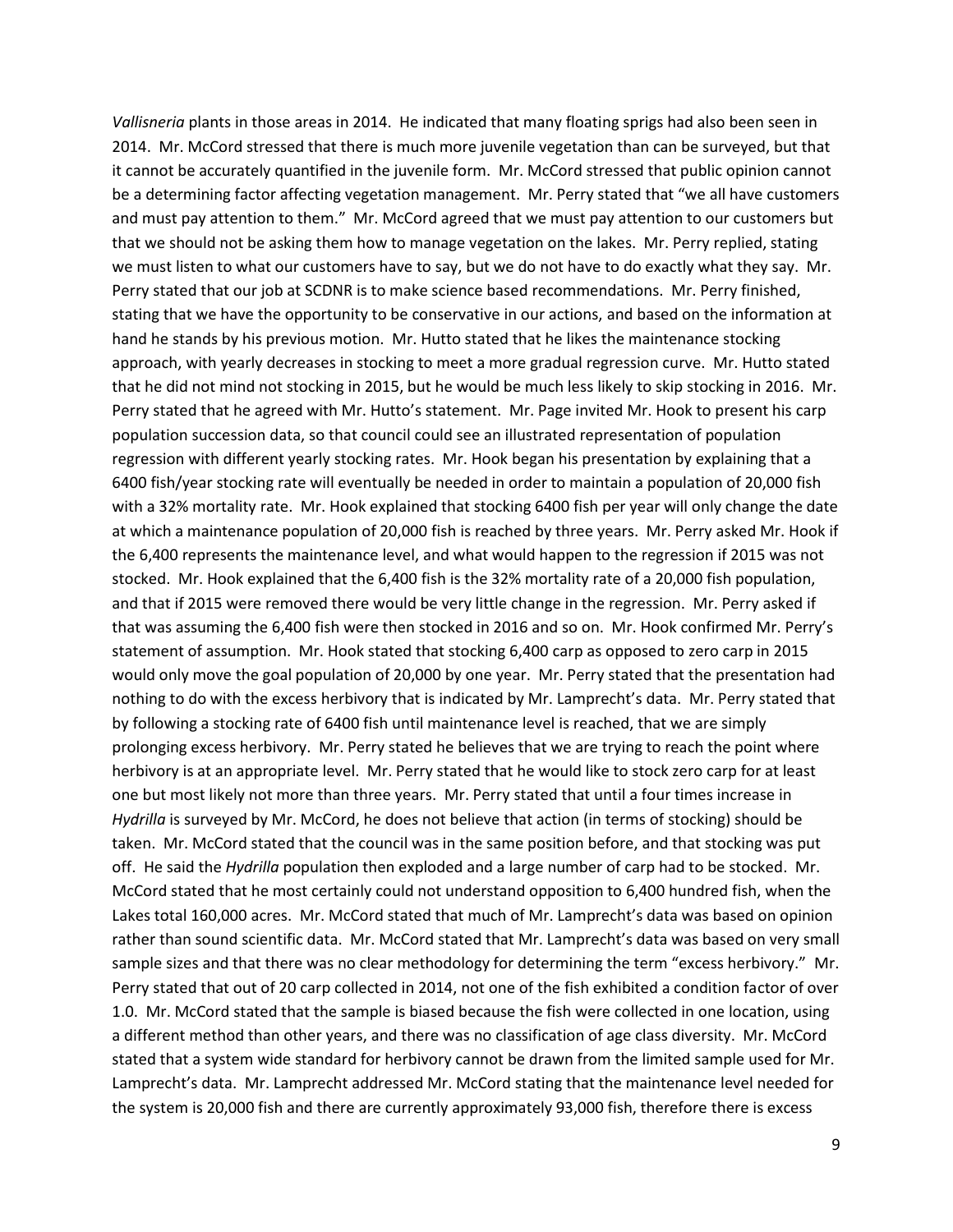herbivory. Mr. McCord stated that the numbers simply show an excess number of carp. Mr. Perry stated that an excess number of fish is equal to excess herbivory. Mr. Morrison stated that we cannot assume that the current carp population is solely responsible for the decline in SAV populations. Mr. Morrison stated that eelgrass stands are disturbed yearly, but can only re-grow if there is enough light penetration reaching the submerged substrate. Mr. Lamprecht agreed with Mr. Morrison, and went on to add that once a tipping point between carp population and *Hydrilla* population is reached, there is excess herbivory after. Mr. Lamprecht stated that once there is an insufficient population of *Hydrilla* to support the grass carp population, they will move on to eat less palatable vegetation. Mr. Lamprecht stated that the carp numbers versus the *Hydrilla* numbers alone show that there is excess herbivory, even if the data from his study is discounted. Mr. Hutto requested a field trip onto the Santee Cooper Lakes during the summer of 2015. Mr. McCord stated that he would be happy to take anyone out during any time of the year, especially on vegetation surveys. Mr. McCord stated that his goal is to avoid large scale stocking of 30,000 or more carp, if *Hydrilla* rebounds, and to reach the maintenance level gradually. Mr. Davis stated that almost all areas had been discussed except for funding for the S-C program. He stated that the budget over the past few years had been hard fought. Mr. Davis stated that there is a real possibility of Santee-Cooper not funding the vegetation management program in the future. Mr. Davis stated that the council must consider that fact that there may not be a large amount of funding for S-C in the future when determining management practices. Mr. Page stated that SCDNR had a budget of less than half of S-C's for 2014 for both staff and control measures. Mr. Davis stated that the FERC license renewal process for the S-C lakes was not complete and that they could choose to eliminate the aquatic weed management program altogether. Mr. Page stated that he sees good points on both sides of the discussion, but that he is leery of remaining in an adaptive management plan since it does not address maintenance stocking. Mr. Page stated that in his opinion, based on his 28 years of experience, if S-C waits until the carp population reaches 20,000 fish to perform maintenance stocking that it will be too late. Mr. Wannamaker asked if the funding for the program would be more easily obtained by stocking a small number of carp each year than a large number in one year. Mr. Davis and Mr. Page answered "yes." Mr. Page called for a vote on the motion to stock zero carp in 2015 as moved by Mr. Perry and Seconded by Mrs. Eidson. The vote was split, with Mr. Perry and Mrs. Eidson (proxy) voting "Yes", and Mr. McCord, Mr. Wannamaker, Mr. Hutto, and Mr. Cribb voting "No". The motion did not carry. Mr. Page called for any further discussion on the Santee-Cooper lakes. No discussion was brought before the board. Mr. McCord moved that 6,400 carp be stocked in 2015 into the Santee Cooper Lakes. Mr. Hutto seconded the motion. Mr. Page called for any discussion. Mr. Lamprecht stated that he felt any stocking in 2015 was a waste of money and unfair to the S-C system. Mr. Lamprecht stated that he was fearful of getting the "tool" of grass carp taken due to misuse. Mr. McCord stated that it would be very difficult for any constituent group to take the ability for S-C to stock grass carp, which are scientifically proven to effectively control *Hydrilla*, away from the management group responsible for the S-C system. Mr. McCord stated that the S-C staff is held federally accountable by FERC for management of the system. Mr. Perry stated that he did not believe FERC would hold S-C responsible for misuse of grass carp stocking, and that Mr. Lamprecht was probably speaking to a local level. Mr. Page called for any further discussion. No discussion was brought before the council. The vote was split with Mr. McCord, Mr. Wannamaker, Mr. Hutto, and Mr. Cribb voting "yes" and Mr. Perry voting "no". The motion to include a stocking of 6,400 grass carp in the Santee-Cooper Lakes section of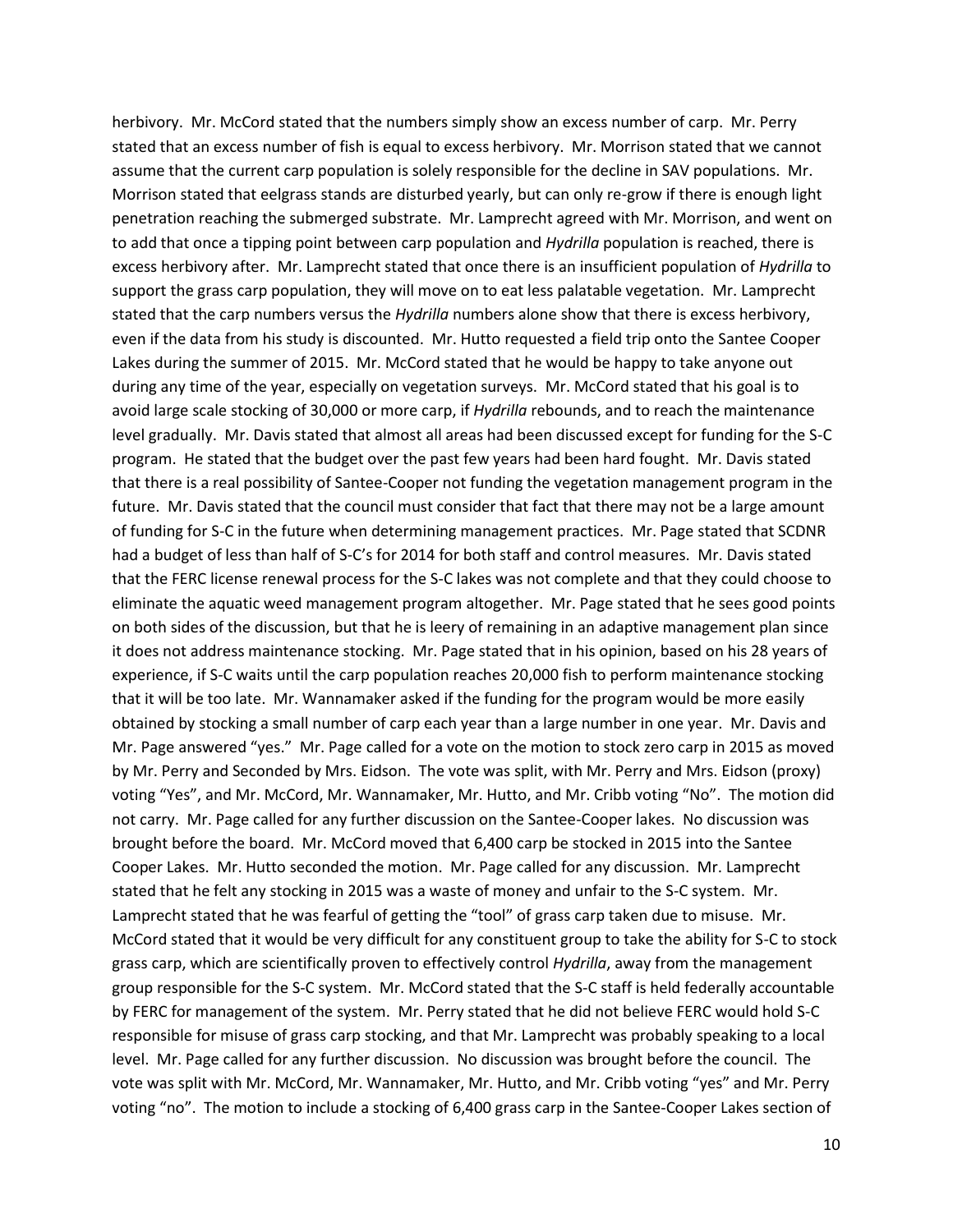the 2015 SC Aquatic Plant Management Plan carried. Mr. Page reminded the council that a simple majority is needed to pass draft recommendations, but that a two thirds majority is required to pass the final plan.

Mr. Page called the council's attention to the Lake Greenwood section of the plan. Mr. Page stated that Lake Greenwood had reached the maintenance level of one carp per every ten surface acres. Mr. Page briefly informed the council of the differences between managing carp on piedmont lakes such as Lake Greenwood and Lake Murray, and the reasons for those differences. Mr. Page stated the draft plan calls for 250 fish to be stocked in Lake Greenwood, Lake Monticello: Recreation Lake calls for 30 carp to be stocked in 2015, Lake Murray calls for 1,100 carp to be stocked in 2015, and Lake Prestwood calls for 500 carp in 2015. Mr. McCord asked Mr. Page what size carp the plan calls for stocking in Lake Murray. Mr. Page answered by stating "if needed, all sterile grass carp are to be a minimum of 12 inches in length." Mr. Page stated that Santee Coastal Reserve plans to spend \$100,000 before the end of June and \$100,000 after the beginning of July to treat approximately 2,000 acres of *Phragmites*. Mr. Page stated the treatment acreage for control of water hyacinth on the Black River had been increased due to a significant increase in the population in late 2014. Mr. Page ended his discussion by stating the Naval Weapons Station had decided to treat *Hydrilla* and *Hyacinth* in Foster Creek in 2015. Mr. McCord asked Mr. Page what the Hyacinth level looked like on Black River. Mr. Page responded the *Hyacinth* level did not drastically increase until late October. Mr. Page stated that he does not have new information for Parks, Recreation, and Tourism or State Lakes, but that they will be included for review before the meeting to pass the final plan. Mr. Hook stated that the planned treatment for Hickory Top WMA is missing from the plan as well. Mr. McCord asked Mr. Hook what the Hickory Top treatment plan included. Mr. Hook responded, the plan is to treat Belzer pond for a variety of woody growth to open water access for waterfowl and hunters. Mr. Page called for any further discussion on the plan for 2015. Mr. Perry moved that all reviewed areas apart from Santee Cooper Lakes be approved for the 2015 draft plan. Mr. Cribb seconded the motion. No discussion was brought before the council. The motion carried unanimously.

Mr. Page called for Mr. Hook to briefly relay updates of waterfowl management areas and wood stork rookeries. Mr. Hook stated that ANS have worked with Christy Hand, DNR wading bird biologist, and have noted significant increases in use of rookeries by wood stork nesting pairs. Mr. Hook also commented that managers of the S-C waterfowl management areas reported they all had a wonderfully successful year. The managers credit much of the success to treatment efforts by SCDNR ANS staff and contractors. Mr. Hook briefly discussed measures which were taken to eliminate the 2013 occurrence of *Salvinia Molesta* in Bluffton, SC. Mr. Hook stated that in 2014 SCDNR ANS, The Nature Conservancy, USFWS, and SCDNR wildlife staff joined to discuss, and plan treatment of *Phragmites* in the ACE basin. Mr. Hook called for any questions concerning his updates. Mr. Lamprecht asked about the source of the *Salvinia*. Mr. Hook commented that ANS staff is not absolutely sure of the source, but believe it may be from water gardens in the area as in other past infestations. Mr. Page discussed that ANS has been monitoring treatment and plan to take control if eradication is not seen by summer of 2015. Mr. McCord commented on the importance of eradication of *Salivinia Molesta* due to its aggressive nature and ease of transport.